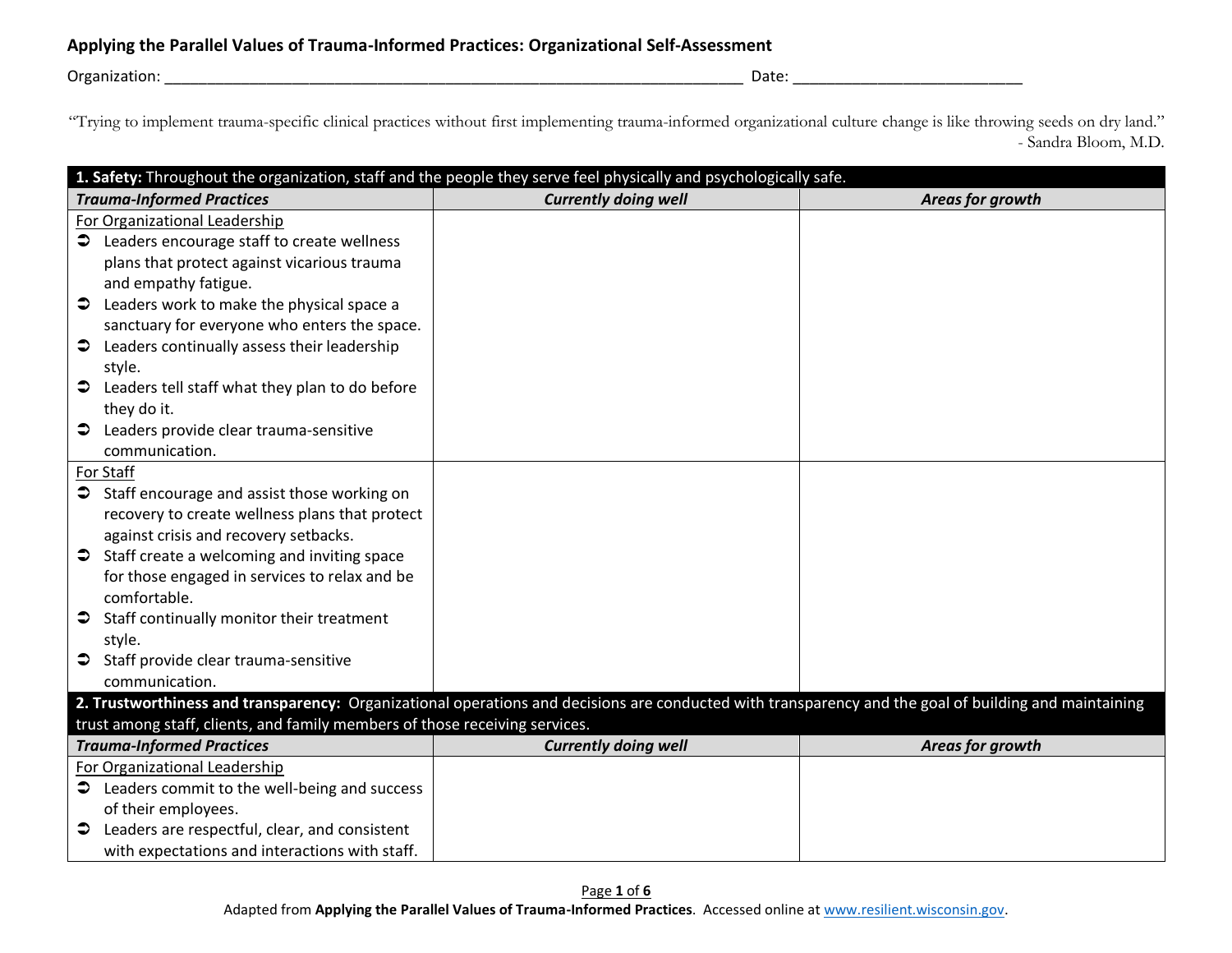Organization: \_\_\_\_\_\_\_\_\_\_\_\_\_\_\_\_\_\_\_\_\_\_\_\_\_\_\_\_\_\_\_\_\_\_\_\_\_\_\_\_\_\_\_\_\_\_\_\_\_\_\_\_\_\_\_\_\_\_\_\_\_\_\_\_\_\_\_\_ Date: \_\_\_\_\_\_\_\_\_\_\_\_\_\_\_\_\_\_\_\_\_\_\_\_\_\_\_

|           | Leaders speak about staff with respect and       |                                                                                                                                                             |                  |
|-----------|--------------------------------------------------|-------------------------------------------------------------------------------------------------------------------------------------------------------------|------------------|
|           | acceptance.                                      |                                                                                                                                                             |                  |
| €         | Leaders listen without judgment.                 |                                                                                                                                                             |                  |
| €         | Leaders provide noncritical feedback.            |                                                                                                                                                             |                  |
|           | For Staff                                        |                                                                                                                                                             |                  |
|           | Staff are committed to the well-being and        |                                                                                                                                                             |                  |
|           | success of the people they serve.                |                                                                                                                                                             |                  |
| $\bullet$ | Staff are respectful, clear, and consistent with |                                                                                                                                                             |                  |
|           | expectations and interactions with those         |                                                                                                                                                             |                  |
|           | seeking or engaged in services.                  |                                                                                                                                                             |                  |
|           | Staff speak about those involved in services     |                                                                                                                                                             |                  |
|           | with respect and acceptance.                     |                                                                                                                                                             |                  |
| €         | Staff listen without judgment.                   |                                                                                                                                                             |                  |
| $\bullet$ | Staff provide noncritical feedback.              |                                                                                                                                                             |                  |
|           |                                                  | 3. Collaboration and mutuality: There is true partnering and leveling of power differences between staff and clients and among organizational staff from    |                  |
|           |                                                  | direct care staff to administrators. There is recognition that healing happens in relationships and in the meaningful sharing of power and decision-making. |                  |
|           |                                                  | The organization recognizes that everyone has a role to play in a trauma-informed approach. One does not have to be a therapist to be therapeutic.          |                  |
|           |                                                  |                                                                                                                                                             |                  |
|           | <b>Trauma-Informed Practices</b>                 | <b>Currently doing well</b>                                                                                                                                 | Areas for growth |
|           | For Organizational Leadership                    |                                                                                                                                                             |                  |
|           | Leaders provide systematic ways for staff to     |                                                                                                                                                             |                  |
|           | offer feedback on trauma-informed values.        |                                                                                                                                                             |                  |
|           | A leader's knowledge is not valued more          |                                                                                                                                                             |                  |
|           | highly than a staff members' knowledge.          |                                                                                                                                                             |                  |
| ⊃         | Leaders acknowledge staff expertise.             |                                                                                                                                                             |                  |
|           | Leaders allow staff to play an active role in    |                                                                                                                                                             |                  |
|           | their own development.                           |                                                                                                                                                             |                  |
|           | For Staff                                        |                                                                                                                                                             |                  |
| $\bullet$ | Staff provide systematic ways for people         |                                                                                                                                                             |                  |
|           | engaged in services to offer feedback on         |                                                                                                                                                             |                  |
|           | trauma-informed values.                          |                                                                                                                                                             |                  |
| $\bullet$ | Staff acknowledge that people working on         |                                                                                                                                                             |                  |
|           | their own recovery have specific expertise       |                                                                                                                                                             |                  |
|           | regarding their life.                            |                                                                                                                                                             |                  |
| $\bullet$ | Staff allow those involved in services to play   |                                                                                                                                                             |                  |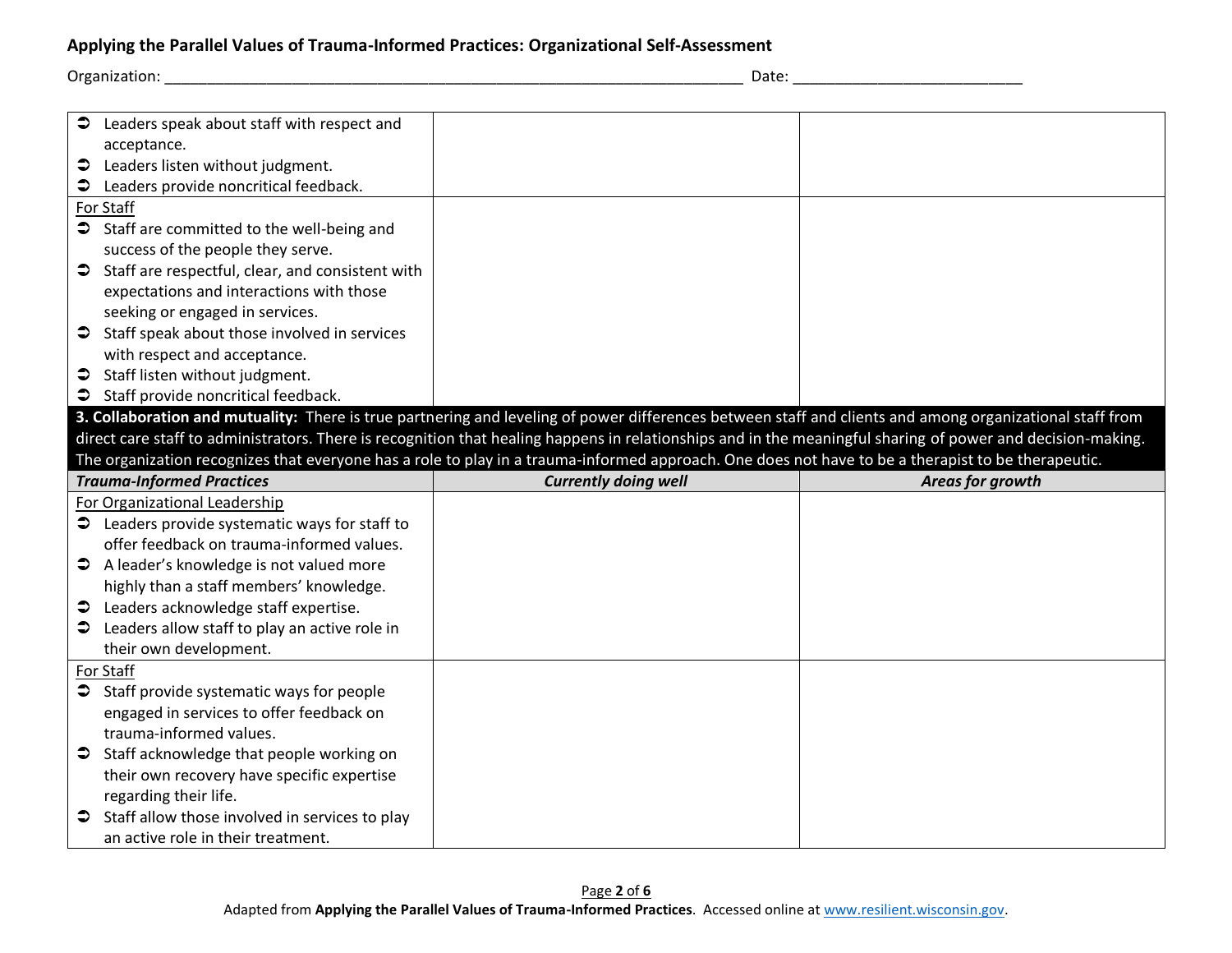| Organization:<br>Date |  |
|-----------------------|--|
|-----------------------|--|

|           | 4. Peer support and mutual self-help: These are integral to the organizational and service delivery approach and are understood as a key vehicle for |                             |                  |
|-----------|------------------------------------------------------------------------------------------------------------------------------------------------------|-----------------------------|------------------|
|           | building trust, establishing safety, and empowerment.                                                                                                |                             |                  |
|           | <b>Trauma-Informed Practices</b>                                                                                                                     | <b>Currently doing well</b> | Areas for growth |
|           | For Organizational Leadership                                                                                                                        |                             |                  |
|           | $\bullet$ Leaders understand the importance of peer                                                                                                  |                             |                  |
|           | support for people in recovery and supervise                                                                                                         |                             |                  |
|           | peer support staff effectively.                                                                                                                      |                             |                  |
| ⊃         | Leaders know the Wisconsin Certified Peer                                                                                                            |                             |                  |
|           | Specialist Core Competencies, Wisconsin                                                                                                              |                             |                  |
|           | Certified Peer Specialist Code of Ethics, and                                                                                                        |                             |                  |
|           | the Wisconsin Certified Peer Specialist Scope                                                                                                        |                             |                  |
|           | of Practice.                                                                                                                                         |                             |                  |
|           | Leaders support culture change that improves                                                                                                         |                             |                  |
|           | service delivery across the entire organization                                                                                                      |                             |                  |
|           | by embedding peer support services into the                                                                                                          |                             |                  |
|           | treatment setting.                                                                                                                                   |                             |                  |
| $\bullet$ | Leaders recognize that the inclusion of peer                                                                                                         |                             |                  |
|           | support shifts the focus and nature of                                                                                                               |                             |                  |
|           | treatment services themselves, agency-wide,                                                                                                          |                             |                  |
|           | and across systems. As a result, the                                                                                                                 |                             |                  |
|           | administrative contexts in which staff deliver                                                                                                       |                             |                  |
|           | those services (e.g., organizational policies,                                                                                                       |                             |                  |
|           | budgets, and evaluation practices) must align                                                                                                        |                             |                  |
|           | to support recovery-oriented services.                                                                                                               |                             |                  |
| $\bullet$ | Leaders articulate a clear vision of where the                                                                                                       |                             |                  |
|           | agency is headed, address the inevitable                                                                                                             |                             |                  |
|           | barriers to achieving that vision, and                                                                                                               |                             |                  |
|           | institutionalize culture changes so that they                                                                                                        |                             |                  |
|           | endure.                                                                                                                                              |                             |                  |
|           | For Staff                                                                                                                                            |                             |                  |
|           | Non-Peer Support Staff:                                                                                                                              |                             |                  |
| €         | Respect and understand the scope and role of                                                                                                         |                             |                  |
|           | peer support providers.                                                                                                                              |                             |                  |
|           | Communicate openly any questions or                                                                                                                  |                             |                  |
|           | concerns regarding peer support providers.                                                                                                           |                             |                  |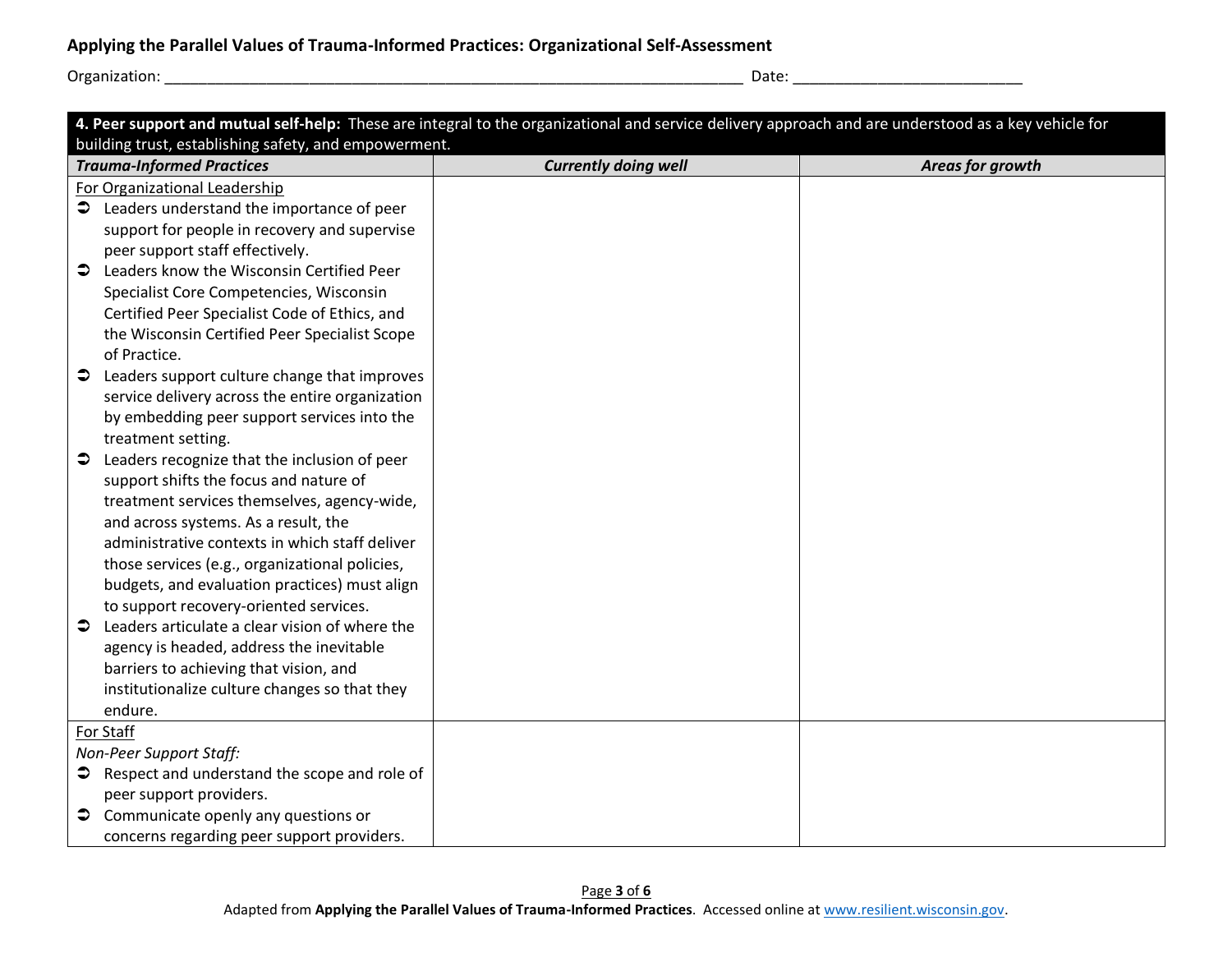| Peer Support Staff:                                              |                                                                                                                                                          |                  |
|------------------------------------------------------------------|----------------------------------------------------------------------------------------------------------------------------------------------------------|------------------|
| Cultivate empowering and supportive                              |                                                                                                                                                          |                  |
| relationships.                                                   |                                                                                                                                                          |                  |
| Use self-disclosure and their own lived<br>$\bullet$             |                                                                                                                                                          |                  |
| experience as a valuable tool with those                         |                                                                                                                                                          |                  |
| engaged in services.                                             |                                                                                                                                                          |                  |
| Provide information about community and<br>€                     |                                                                                                                                                          |                  |
| recovery-oriented resources upon request.                        |                                                                                                                                                          |                  |
| Assist in supporting their peers, even in crisis.                |                                                                                                                                                          |                  |
| Value self-determination as a guiding ethical<br>⊃<br>principle. |                                                                                                                                                          |                  |
| Facilitate person-centered goal setting.<br>$\bullet$            |                                                                                                                                                          |                  |
| Communicate effectively with their peers,<br>€.                  |                                                                                                                                                          |                  |
| other team members, and clinicians.                              |                                                                                                                                                          |                  |
| Create an environment of respect for their<br>€                  |                                                                                                                                                          |                  |
| peers and those with lived experience.                           |                                                                                                                                                          |                  |
| Seek to understand the roles culture,<br>$\bullet$               |                                                                                                                                                          |                  |
| community, and identity play in their peers'                     |                                                                                                                                                          |                  |
| lives.                                                           |                                                                                                                                                          |                  |
| Practice trauma-informed approaches in their<br>€                |                                                                                                                                                          |                  |
| peer relationships and work places.                              |                                                                                                                                                          |                  |
| Affect positive change in systems.<br>∍                          |                                                                                                                                                          |                  |
| Inspire hope for recovery and wellness.<br>$\bullet$             |                                                                                                                                                          |                  |
|                                                                  | 5. Empowerment, voice, and choice: Throughout the organization and among the clients served, individuals' strengths are recognized, built on, and        |                  |
|                                                                  | validated and new skills developed as necessary. The organization aims to strengthen the staff's, clients', and family members' experience of choice and |                  |
|                                                                  | recognize that every person's experience is unique and requires an individualized approach. This includes a belief in resilience and in the ability of   |                  |
| rather than responding to perceived deficits.                    | individuals, organizations, and communities to heal and promote recovery from trauma. This builds on what clients, staff, and communities have to offer, |                  |
| <b>Trauma-Informed Practices</b>                                 | Currently doing well                                                                                                                                     | Areas for arowth |

| <b>Trauma-Informed Practices</b>                    | <b>Currently doing well</b> | Areas for growth |
|-----------------------------------------------------|-----------------------------|------------------|
| For Organizational Leadership                       |                             |                  |
| $\bullet$ Leaders involve all staff in planning and |                             |                  |
| evaluation.                                         |                             |                  |
| $\supset$ Leaders work with staff to develop career |                             |                  |
| goals and promote opportunities for job             |                             |                  |
| development.                                        |                             |                  |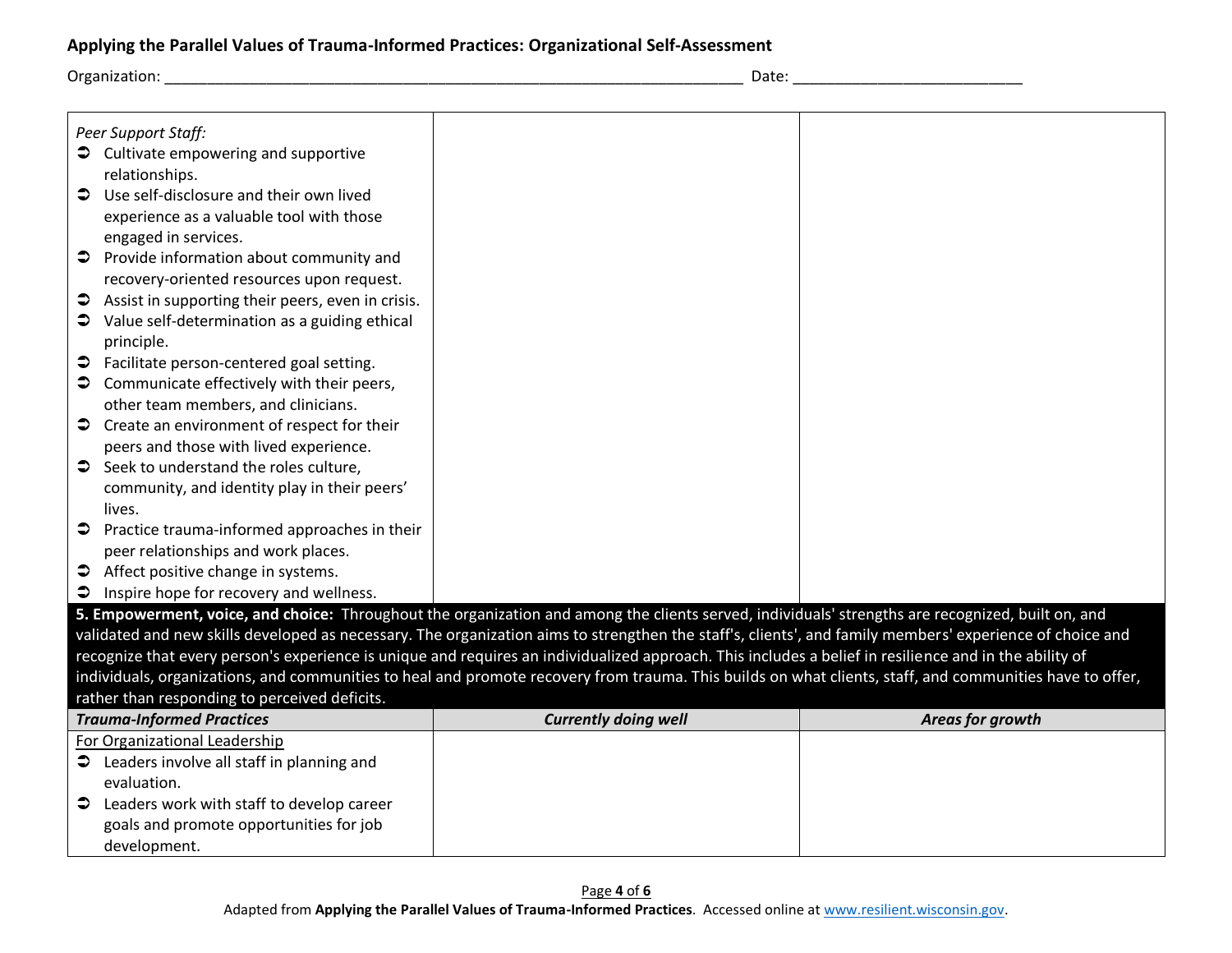| Organization: |  |  |
|---------------|--|--|
|               |  |  |
|               |  |  |

Organization: \_\_\_\_\_\_\_\_\_\_\_\_\_\_\_\_\_\_\_\_\_\_\_\_\_\_\_\_\_\_\_\_\_\_\_\_\_\_\_\_\_\_\_\_\_\_\_\_\_\_\_\_\_\_\_\_\_\_\_\_\_\_\_\_\_\_\_\_ Date: \_\_\_\_\_\_\_\_\_\_\_\_\_\_\_\_\_\_\_\_\_\_\_\_\_\_\_

|           | Leaders ensure staff have access to the         |                                                                                                                                                          |                  |
|-----------|-------------------------------------------------|----------------------------------------------------------------------------------------------------------------------------------------------------------|------------------|
|           | resources and training necessary to             |                                                                                                                                                          |                  |
|           | implement trauma-informed care.                 |                                                                                                                                                          |                  |
| €         | Leaders thoughtfully look at staff workloads.   |                                                                                                                                                          |                  |
|           | Leaders support the time commitment             |                                                                                                                                                          |                  |
|           | necessary for staff to change long-held habits. |                                                                                                                                                          |                  |
| $\bullet$ | Leaders recognize when staff do good work.      |                                                                                                                                                          |                  |
|           | For Staff                                       |                                                                                                                                                          |                  |
| $\bullet$ | Staff provide referrals, resources, and         |                                                                                                                                                          |                  |
|           | opportunities for skill-building to promote     |                                                                                                                                                          |                  |
|           | recovery.                                       |                                                                                                                                                          |                  |
| €         | Staff work with those seeking recovery to       |                                                                                                                                                          |                  |
|           | create individualized treatment goals.          |                                                                                                                                                          |                  |
|           | Staff allow those engaged in services enough    |                                                                                                                                                          |                  |
|           | time to establish rapport and feel safe so that |                                                                                                                                                          |                  |
|           | they can work on their recovery at their own    |                                                                                                                                                          |                  |
|           | pace.                                           |                                                                                                                                                          |                  |
| €         | Staff supports the time commitment              |                                                                                                                                                          |                  |
|           | necessary for those engaged in services to      |                                                                                                                                                          |                  |
|           | change long-held habits and coping              |                                                                                                                                                          |                  |
|           | strategies.                                     |                                                                                                                                                          |                  |
|           |                                                 | 6. Cultural, historical, and gender issues: The organization actively moves past cultural stereotypes and biases (e.g., based on race, ethnicity, sexual |                  |
|           |                                                 | orientation, age, geography), offers gender responsive services, leverages the healing value of traditional cultural connections, and recognizes and     |                  |
|           | addresses historical trauma.                    |                                                                                                                                                          |                  |
|           | <b>Trauma-Informed Practices</b>                | <b>Currently doing well</b>                                                                                                                              | Areas for growth |
|           | For Organizational Leadership                   |                                                                                                                                                          |                  |
| $\bullet$ | Leaders model and support behaviors that        |                                                                                                                                                          |                  |
|           | move past cultural stereotypes and biases       |                                                                                                                                                          |                  |
|           | based on race, ethnicity, sexual orientation,   |                                                                                                                                                          |                  |
|           | age, religion, gender identity, geography, and  |                                                                                                                                                          |                  |
|           | more.                                           |                                                                                                                                                          |                  |
| €         | Leaders are aware of their own implicit biases  |                                                                                                                                                          |                  |
|           | and privilege.                                  |                                                                                                                                                          |                  |